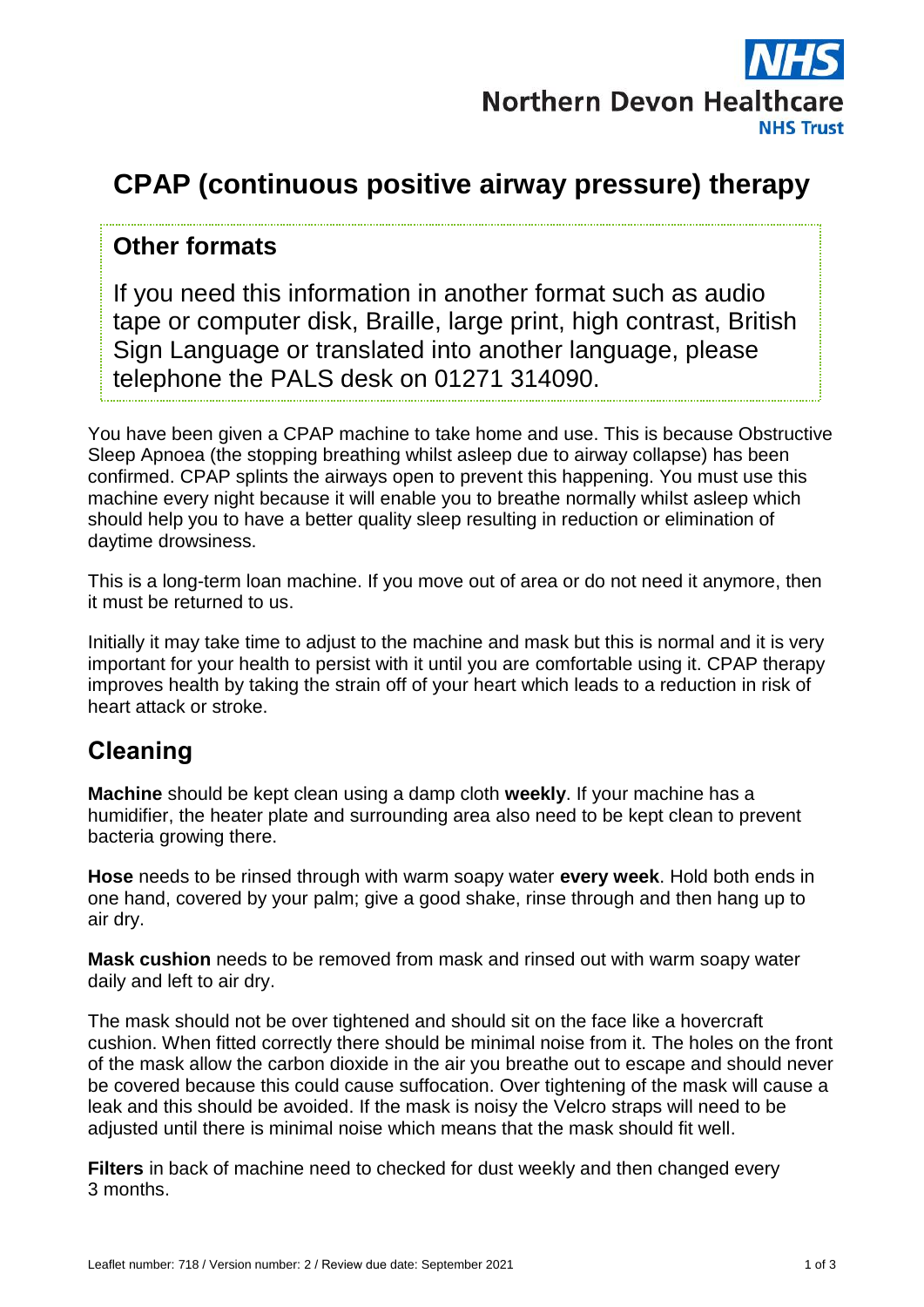**Water pots** need to be washed out with warm soapy water on a daily basis, rinsed and left to air dry. Refill at night with clean water using either distilled water or cooled, boiled water and do not allow them to run dry.

#### **Potential side effects and solutions**

**Claustrophobia** – feeling as though there is too much air pressure or feeling claustrophobic are common feelings when initially starting CPAP therapy. These feelings almost always disappear over time with patience and perseverance. To begin with you may find it helpful to practice with the mask by sitting quietly in a chair either watching TV or listening to music just to get yourself used to it and take your mind off it. This will help you to relax and feel comfortable before you use it at night.

**Dryness** – this can occur in your mouth, nose or throat whilst using CPAP treatment. If this occurs you may need a humidifier added to your machine which can be done at your next appointment if required. However the dryness may settle after a few days of being on treatment and may only be an initial reaction.

**Cold air** – if you find that the air is too cold, try increasing your humidity setting, otherwise you can try putting the hose under a fleece or blanket. Always ensure that the humidified CPAP machine is kept lower than the level at which you sleep.

#### **DVLA**

DVLA guidelines currently state that CPAP therapy must be used **every night for a minimum of 4 hours per night**. If the DVLA ask your consultant for a compliance report and our data indicates that you are not meeting this criteria then your licence may be withdrawn.

#### **Follow-up**

Your first follow-up appointment will normally be in 4-6 weeks of starting on treatment. If you remain on long-term treatment you will have at least an annual outpatient clinic follow-up. This is to check on symptom control and effectiveness of the treatment you are receiving.

Please ensure that you bring your machine to every clinic follow-up including the electric lead, hose and mask. We need to check this equipment and access data from the machine.

## **Travel**

If you need to travel overseas please ask for a travel letter which we will be happy to provide for you. When travelling on an aircraft your CPAP machine should be checked in as **hand luggage** and not put into the hold of the aircraft.

## **Contact details**

If you have any further queries please don't hesitate to contact the respiratory nurses on **01271 311600**. However because we are not an emergency service, please be aware that it may take us 3 working days to get back to you.

We work: Monday – Friday, 8.00am – 4.00pm We are: Lynn Greenfield and Sharon Newcombe